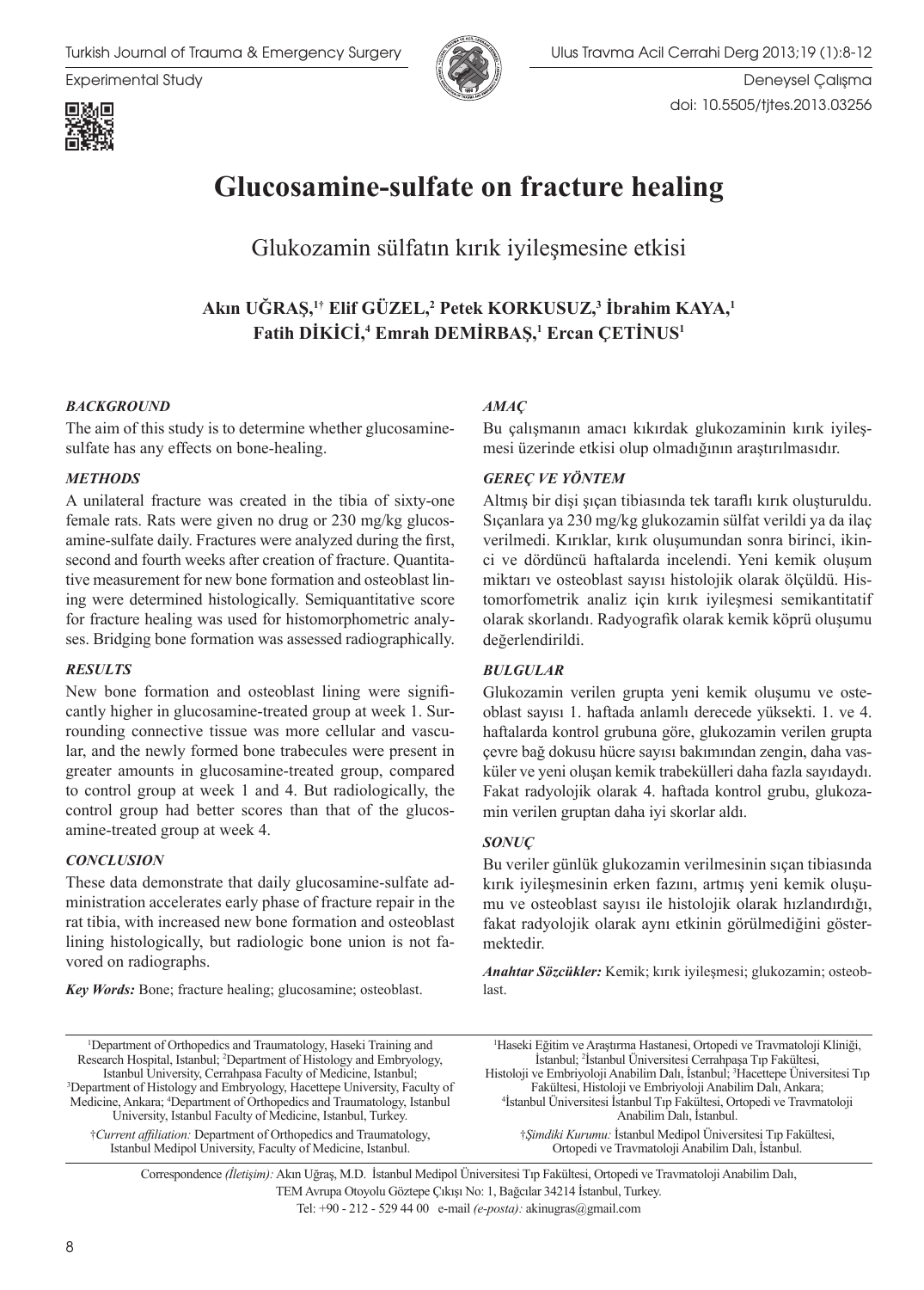Glucosamine has been shown to have a number of favorable effects on cartilage metabolism *in vitro*, including a reduction in articular cartilage breakdown and stimulation of synthesis of matrix components by condrocytes.[1] Administration of glucosamine normalizes cartilage metabolism, by inhibiting degradation and stimulating the synthesis of proteoglycans, and restoring the articular functions.[2]

However, the effect of glucosamine on bone metabolism has not been investigated before. We hypothesized that glucosamine could be a therapeutic agent for the treatment of intraarticular fractures. The aim of this study is to determine whether glucosamine-sulfate has any effects on bone-healing. Glucosamine exists in several forms, usually as glucosamine-sulfate and glucosamine hydrochloride. Sulfate form has been used in most experimental studies.[3] We investigate the role of glucosamine-sulfate on fracture healing.

# **MATERIALS AND METHODS**

The study was conducted in accordance with principles and procedures approved by Istanbul University, the Local Ethics Committee on animal experimentation. Sixty-one female Wistar rats were used for this study. Only the sixth group had 11 rats (Glucosaminetreated group). Two or three rats were housed in each cage with a 12h-12h light-dark cycle and controlled temperature of  $24\pm3$  °C with humidity of  $55\pm15\%$ . They were fed with water and standard rat chow ad libitum. Rats were 6 weeks old and weighing 200-250 g. Three groups of rats received 230 mg/kg glucosamine-sulfate (Abdi Ibrahim, Dona, Turkey) intraperitoneally (IP), daily. The other three groups of rats served as a control group. Dose selection was based on preliminary studies.<sup>[1,4]</sup>

Rats were anesthetized with ketamine (0.25 mg/100 g) and xylazine (10 mg/100 g) IP. Once the animal was sedated, the skin overlying knee was shaved. A prophylactic dose of 60.000 IU of procain penicillin was administered intramuscularly. The skin overlying left knee was incised. Anterior tibial cortex was cut with sagittal saw and posterior tibial cortex was broken. A 0.25 mm metal pin was inserted in to the medullary canal of the tibia. The incision was closed.<sup>[5-7]</sup> The rats were allowed to recover and were permitted to eat and walk ad libitum. Subsets of animals from each glucosamine-treated and control group were sacrificed at first, second, and fourth weeks postoperatively by administering a lethal dose of sodium pentobarbital IP.

Radiographs were made of all tibia to determine whether administration of glucosamine-sulfate resulted in radiographic evidence of delayed healing. Bone formation was scored on a 6-point scale as follows: 0, no formation of bone; 1, formation of less than 25%

of bone; 2, formation of more than 25% of bone; 3, formation of more than 50% of bone; 4, formation of more than 75% of bone; and 5, formation of 100% of bone.[8] The radiographs were blindly scored by three orthopedic surgeons for the presence of calcified fracture callus and evidence of bone union. The final score was the mean of all three scores.

Bones were fixed in 10% neutral buffered formalin at room temperature. All specimens were decalcified in De Castro solution (chloral hydrate, nitric acid, distilled water) and embedded in paraffin. Three to five micrometer thick sections were stained with haematoxylin & eosin (HE), and Masson's trichrome (MT).

## **Quantitative measurement for new bone formation and osteoblast lining at fracture site**

MT produces high contrast images with red (bone), green (osteoid-cartilage), and purple (cell cytoplasm). Photomictographs of each fracture area were generated by a light microscope (Leica DMR) with attached computerized digital camera (Model DFC 480, Leica Westlar Germany). The entire fracture area was visible at the lowest magnification. Bright-field images were captured and analyzed quantitatively by image processing program (Qwin Plus, Leica Inc. Westlar Germany). The number of pixels corresponding to new trabecular bone area in each image was quantified, divided by the total number of pixels corresponding to total fracture area, and converted to μm<sup>2</sup> in each specimen. Osteoblasts were quantified based on their morphology on HE stained sections for length of their linear apposition along osteoid-new bone surfaces relative to total new bone-osteoid surface length for three randomly selected high power fields (200x) and are reported as a fraction  $(\%)$  average for each sample.<sup>[9]</sup>

# **Semiquantitative scoring for fracture healing**

A total fracture healing score was given to each specimen regarding the callus formation, bone union, marrow changes, and cortex remodeling.<sup>[10]</sup> Regarding callus formation, (3) was given for presence of full callus formation across the defect, (2) for presence of moderate callus formation, (1) for presence of mild callus formation, and (0) for no callus formation. Bone union was scored as (3) for full bone bridge (union), (2) for moderate bridge  $($ >50%), (1) for mild bridge  $(\leq 50\%)$ , and (0) for the lack of new bone in the fracture line (nonunion). Regarding marrow changes, (4) was given for the presence of adult type fatty marrow, (3) for 2/3 of marrow replaced by new tissue, (2) for 1/3 of marrow replaced by new tissue, (1) for the presence of fibrous tissue, and (0) for the red tissue. Regarding cortex remodeling, (2) was given for the presence of full remodeling cortex, (1) for intramedullary canal, and (0) for the lack of cortical remodeling.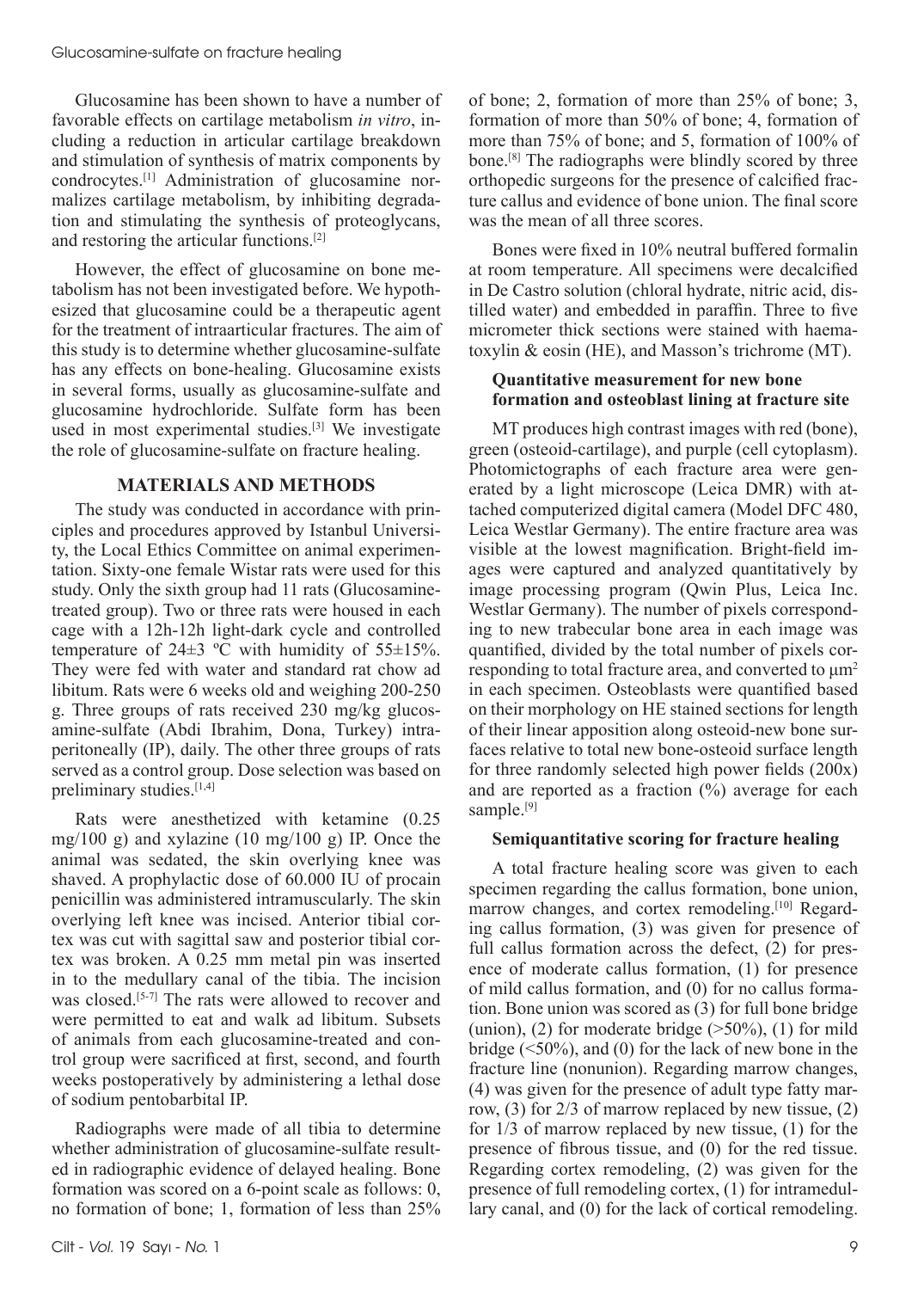

**Fig. 1.** Radiographs of isolated tibia at **(a)** one, **(b)** two, and **(c)** six weeks after the fracture. Left: Glucosamine-treated group, Right: Control group.

[10] Fracture healing score is the sum of callus formation score, bone union score, marrow changes score, and cortex remodeling score.

## **Statistical analysis**

Independent variables were the division of groups based upon glucosamine-sulfate administration, and the dependent variables were the histology and radiology parameters. The normality of distribution and the homogeneity of variances of the sample were established using the Shapiro-Wilk test. All week 1 parameters, osteoblast lining parameter of week 2, and osteoblast lining and bone healing parameters of week 4 were analyzed by parametric test one way ANOVA. All other parameters were analyzed by nonparametric tests. Kruskal-Wallis was used for multiple comparison and Mann-Whitney U as post-hoc test with

Bonferroni correction. Correlation between the histologic and radiologic measurements were assessed using Spearman test. Radiologic scoring was performed by blind independent investigators (n=3). The intraclass (reliability) correlation coefficient was calculated (r=0.80). Then the mean of calculated radiologic scores was included in parametric and nonparametric analyses. Descriptive statistical values were expressed as median, minimum, and maximum. The difference was considered significant if  $p<0.05$ .

# **RESULTS**

The radiographic appearance of films suggested normal fracture healing. There was neither ectopic calcification nor unusual (e.g., over-abundant) callus formation. Complete bone healing was observed in both groups. Radiologic scores did not show any significant

| Sacrification time | Groups  | Radiologic<br>score | New bone per fracture<br>line ratio $(\mu m^2)$ | Osteoblast<br>$\lim_{\infty}$ (%) | Fracture<br>healing score |
|--------------------|---------|---------------------|-------------------------------------------------|-----------------------------------|---------------------------|
| First week         | Glc     | $2.85 \pm 0.89$     | $0.22 \pm 0.07$                                 | $30.36 \pm 8.92$                  | $3.9 \pm 1.28$            |
|                    | Control | $3.08 \pm 0.69$     | $0.09 \pm 0.03$                                 | $19.5 \pm 6.84$                   | $3\pm0.94$                |
|                    | p       | 0.405               | $0.000*$                                        | $0.007*$                          | 0.101                     |
| Second week        | Glc     | $3.8 \pm 1.12$      | $0.29 \pm 0.07$                                 | $35.29 \pm 11.25$                 | $6.6 \pm 1.26$            |
|                    | Control | $3.2 \pm 0.61$      | $0.23 \pm 0.08$                                 | $35.6 \pm 12.38$                  | $6.5 \pm 1.35$            |
|                    | p       | 0.057               | 0.226                                           | 0.820                             | 0.846                     |
| Fourth week        | Glc     | $4.25 \pm 0.59$     | $0.92 \pm 0.07$                                 | $55.5 \pm 17.85$                  | $10.36 \pm 1.12$          |
|                    | Control | $4.85 \pm 0.36$     | $0.93 \pm 0.06$                                 | $59.56 \pm 17.02$                 | $10\pm1.41$               |
|                    | p       | $0.036*$            | 0.809                                           | 0.654                             | 0.705                     |

**Table 1.** The data of variables belonging to different groups are given as mean, standart deviation and p values

Glc: Glucosamine-treated group; \* p<0.005.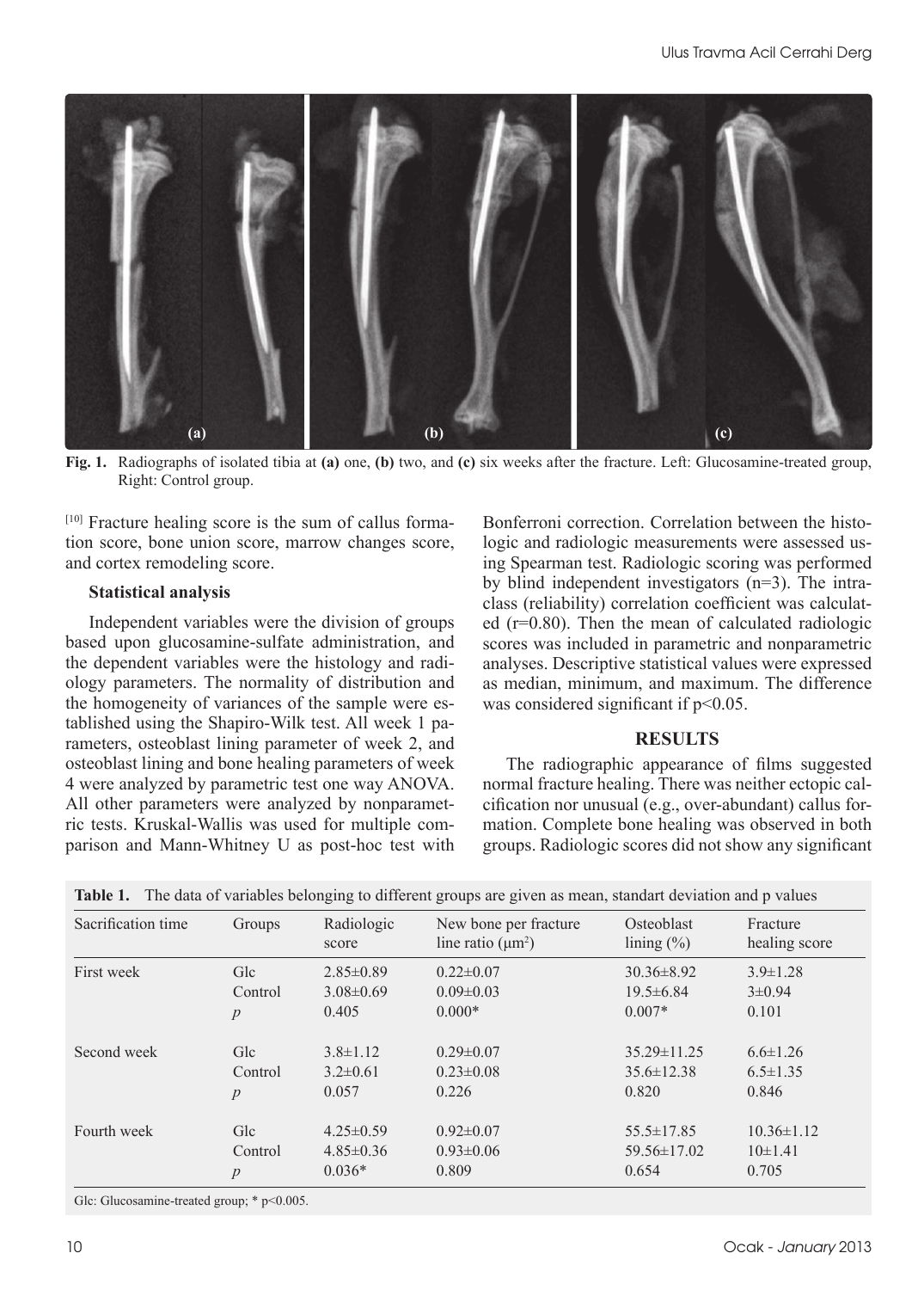difference between groups at week 1 and week 2. Radiologically, the control group received significantly better scores than the glucosamine-treated group at week 4 (p=0.036) (Fig. 1, Table 1).

New bone per fracture line ratio was significantly higher in glucosamine-treated group comparing to that of control group at week  $1$  ( $p=0.000$ ). New bone trabecules lined by active bone-forming cells (osteoblasts) were higher in the glucosamine-treated group in comparison to control on day  $7$  (p=0.007) (Fig. 2, Table 1). Histologic scores did not show any significant difference between groups at week 2.

Histomorphologically, a highly vascular and cellular connective tissue callus initiated intramembranous and/or endochondral bone formation at the fracture area in both groups. Surrounding connective tissue was more cellular and vascular and the newly formed bone trabecules were more numerous in the glucosamine-treated group, comparing to control at week 1 and 4 (Fig. 2, Table 1).

The radiologic and histologic bone healing parameters generally increased over time (1 to 2, 2 to 4, and 1 to 4 weeks) in control and glucosamine-treated groups ( $p \leq 0.05$ ). This data demonstrates that a healthy healing process occurred in both groups.

# **DISCUSSION**

According to this data, glucosamine sulphate increased new bone formation, osteoblastic cell lining, bone trabecules, and cellularity and vascularity of the cartilage matrix. New bone formation was accelerated in the glucosamine-treated group at week 1, whereas radiographic bone healing was diminished at week 4.

Fracture repair is a complex process that involves mesenchymal and/or surface osteoblasts and signaling molecules including proinflammatory cytokines, transforming growth factor-beta (TGF-β) superfamily members and angiogenic factors.[11,12] The repair is initiated by an immediate inflammatory response that leads to the recruitment of mesenchymal stem cells and subsequent differentiation into mesenchymal osteoblasts that produce cartilage matrix.[12] According to this data, glucosamine-sulfate affects the first stages of bone repair and increases osteoblastic cell lining, bone trabecules, and cellularity and vascularity of the cartilage matrix.

Kim and collaborators[13] demonstrated that glucosamine sulfate can increase Alchalen phospatase activity, collagen synthesis, osteocalcin secretion, and mineralization in osteoblastic cells *in vitro*. Glucosamine sulfate exerts a stimulatory effect on differentiation in



**Fig. 2.** Fracture line consists of a fibrous, cartilaginous (Ca) and bony callus (NBT: New bone trabecules in green) at 1 week; in both glucosamine and the control groups. Note the high amount of new bone trabecules in B with glucosamine when compared to control (D). Cartilage islands are obvious in D. CB: Cortical bone; HE: Haematoxylin eosin, MT: Masson's trichrome.